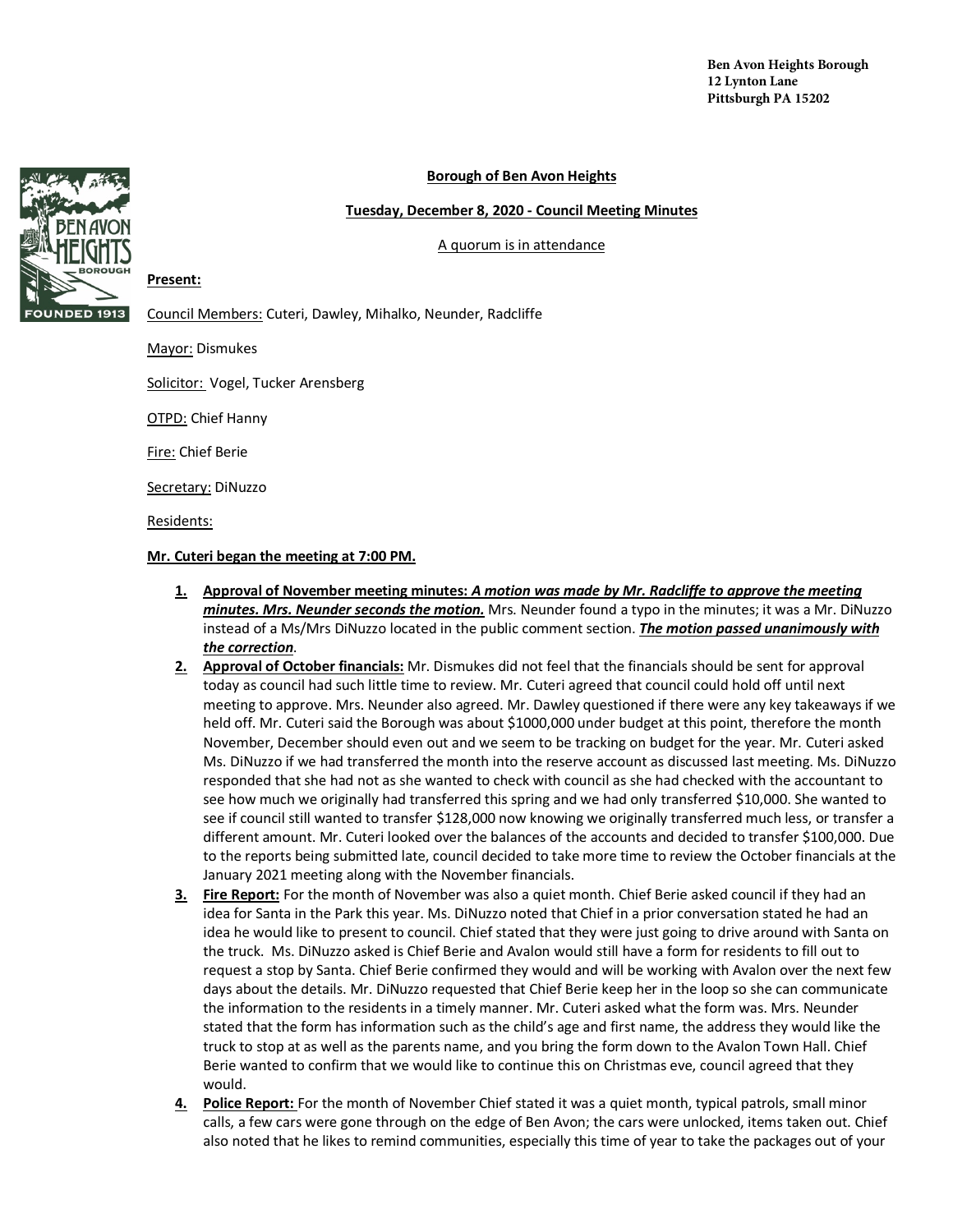### **Ben Avon Heights Borough 12 Lynton Lane Pittsburgh PA 15202**

cars and to lock your cars. Mr. Disumkes also added, that if you see something, say something. Chief Hanny asked if council if Santa in the park was still happening this year. Mr. Cuteri responded that Chief Berie was supposed to give us some ideas but he had to step out for a moment. Chief Hanny stated to just let him know if we are and he'll make sure that he has some police up here for assistance.

- **5. Approval of August Financials:** *A motion was made by Mr. Radcliffe to approve the July financials. Mr. Mihalko seconds the motion. The motion passed unanimously.*
- **6. Engineers report:** Mr. Cuteri stated he didn't feel we needed to engineer present at this meeting, but they did provide council with a schedule for the curb improvements. Mr. Cuteri stated to council that LSSE completed the survey work in December. He also sent them the signed agreement. He also stated that they are going to prepare packages and plans in January. Then advertise for bids in March. He stated that this is pretty typical and then once we get a contractor on board, they really put us into their work schedule depending on priorities and the scale of work. They'll get it done in a calendar year. Although we will not know that for sure until we know who is doing the work. Mr. Radcliffe had concerns about the work scope for curbs, spot repair etc. Mr. Cuteri stated that LSSE is doing a survey so they can design the road for drainage, curbs and other work. The bid is all unit prices. He requested that Mr. Radcliffe send LSSE what he wants to verify with the engineers as they prepare to design before the bidding process.
- **7. Public Comment:** No Public was present to comment.
- **8. Approve 2021 budget:** Mr. Voltz stated that there are two items for council to discuss and review today. A Resolution to adopt the budget and also an ordinance setting the millage rate. These are required to pass every year. Mr. Cuteri added tat the millage rate is the same, we are not changing it. *A motion was made to adopt Resolution 2020-02 for the 2021 budget by Mr. Radcliffe. Mrs. Neunder seconds the motion. The motion passed unanimously. A Motion was made for Ben Avon Heights ordinance 345 fixing the tax rate for 2021 at 7.95 mils by Mr. Radcliffe. Mr. Mihalko seconds the motion. The motion passed unanimously.*
- **9. Comcast agreement:** Mr. Voltz informed council that Mr. Vogel has been negotiating with comcast over the terms of the renewal of the franchise agreement for the majority of 2020. He feels this is as good of an agreement as we're going to negotiate with comcast, this is a pretty standard agreement. Mr. Mihalko questioned why we use comcast when there are other cable providers in the area. Mr. Voltz stated that this wouldn't block Fios or other cable providers. Mr. Cuteri noted that comcast is the government approved vendor. *A motion was made to adopt the franchise agreement with comcast by Mr. Radcliffe. Mr. Mihalko seconds the motion. The motion passed unanimously.*
- **10. Snow & Salt Agreement:** Mr. Dawley while looking over the agreement, had a question. He questioned how communication with Avalon works with snow removal; do we the Borough contact them? Mr. Cuteri stated that the police or dispatch contacts Avalon. The only time the Borough will reach out to them is if they missed something or if Ben Avon Heights had snow and Avalon has not, which has happened in the past. *A motion was made to pass the snow and salt agreement with Avalon Borough by Mr. Radcliffe. Mrs. Neunder seconds the motion. The motion passed unanimously.* Mr. Mihalko questioned if the rate was for one man per truck. Mr. Cuteri stated he believed so.
- **11. Glass recycling program:** Mr. Dismukes presented a concept to council where the Borough gets behind a permanent glass recycling location. We've supported a temporary drop off in the past, but feel we need a permanent location. Mr. Dismukes wanted to see if council would be willing to entertain discussions on the topic. His thought would be to have discussions with the five Boroughs and if there's interest, speak to ACHORD board on using the parking lot across the street from the pool.

Mr. Radcliffe has a question, since Valley Waste no longer accepts glass is there commercial liability for glass right now, and if we had this drop off, what would happen to that glass after it was removed. Mr. Dismukes stated that it gets reclaimed, PRC works with an entity called CAP glass which is a domestic recycler of glass which uses that and produces glass by melting the product down. Mr. Radcliffe then asked so this would be going into a waste stream. Mr. Dismukes responded that it would not be going into a waste stream and it's recycled domestically. Mr. Mihalko questioned if they sorted it by color. Mr. Dismukes responded no, which surprised him. He also stated that the waste entities have said that it's not commercially viable to reclaim glass, which based on the work PRC has done has been demonstrated to not be true.

Mr. Cuteri asked what would be done on this site to make it a permanent location. Mr. Dismukes stated he did not have those details. Mrs. Neunder noted that in the state of New York there are usually big bins with shuts to collect the glass. Mr. Dismukes stated he understands there are questions like how this site would be managed etc. He wouldn't want to start a conversation unless Ben Avon Heights Council felt comfortable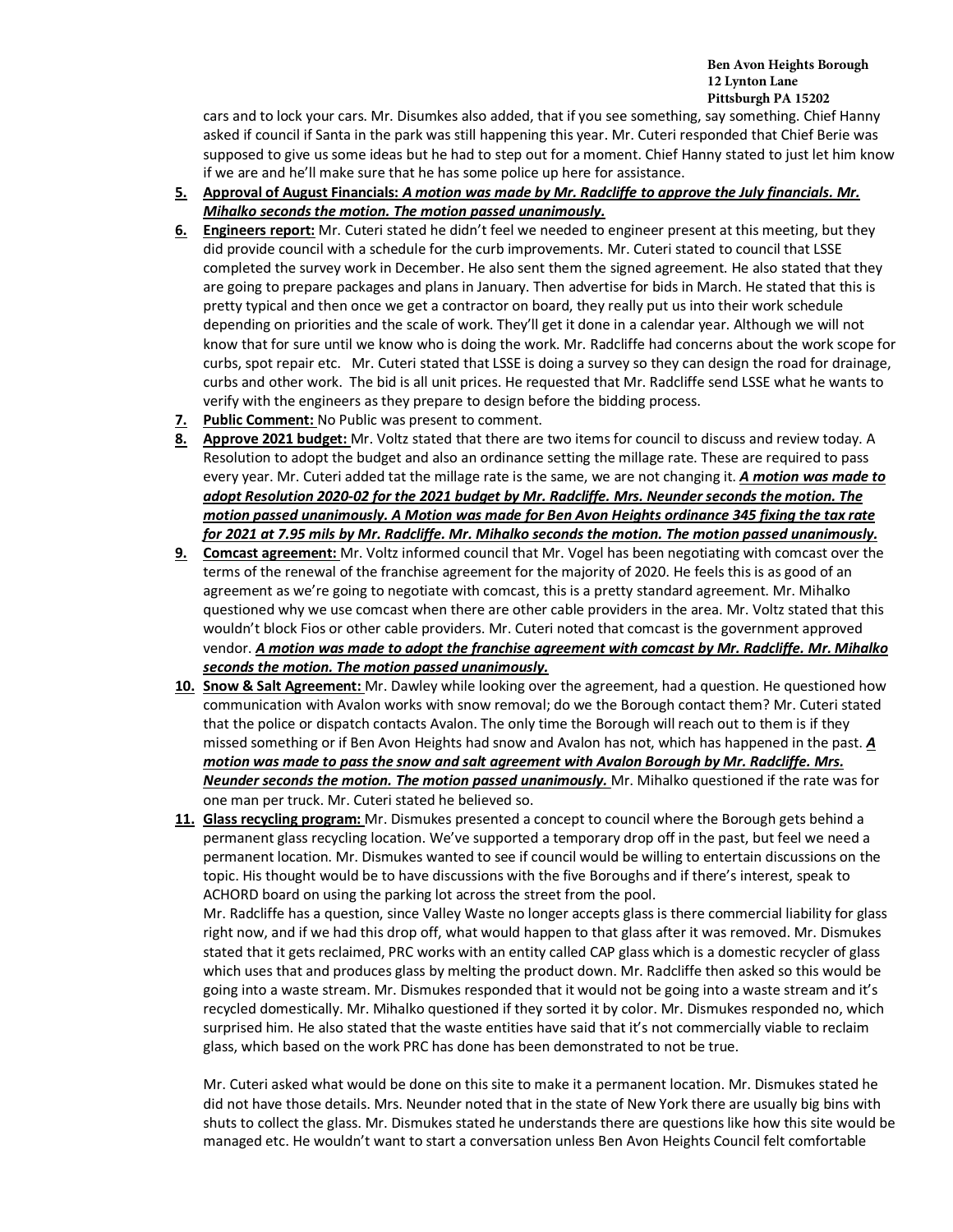with this. Mr. Dawley questioned if this discussion was already going on or if it was brand new. Mr. Cuteri stated he did not have a problem being part of the dialogue so long as there is no commitment from Ben Avon Heights Council. All council members present agreed. Mr. Dawley raised a question on where the recycling goes from the Borough, he thought it would be nice to have a report from Valley Waste. He also noted if it's not in our current contract that in the future we should look into adding the report as something they need to provide us. Mr. Radcliffe believes they should have this available for us. Mr. Cuteri asked if Ms. DiNuzzo could contact Valley Waste for this report.

Mrs. Neunder raised a question on why the Borough does not have big blue recycling bins for all of the residents. Mr. Cuteri responded that we have the small green bins that were provided by the collector. Mrs. Neunder wanted to know if would could look into the larger bins. Mr. Radcliffe noted that the little green bins were perfect for his household, but this brings up a good point, you can buy them at the hardware store. Mrs. Neunder stated that she understood this, but would like to encourage her neighbors who don't recycle if they perhaps had a big blue bin. Mr. Dismukes stated he would ask at the PRC as they do provide these on a community-based basis after they have received a grant. Mr. Cuteri asked if Ms. DiNuzzo could reach out to Valley Waste to see if they have extra bins. If they have some, we can have a centralized pick-up spot for those residents who need them.

**12. Remote Meeting Discussion:** Mr. Cuteri mentioned that this topic keeps reoccurring as it has been requested throughout the pandemic. Mr. Vogel informed council at the last meeting that there is no directive from the state on this topic. Mr. Voltz stated that ACT 15 is still in effect because there is still a declaration of emergency, so we are permitted to have meetings remotely. You would have to run an advertisement with the meeting information as well as if it will meet via zoom or telephone and then also provide the log in information on your website, so members of the public can click on it to participate. Mr. Dismukes added that if the connection is broken, your notification specifically has to say that either the public meeting at that point has ended, or in 5 minutes call back under this number and we will restart the meeting once people are able to call back in. this is out of a recent case in the state of Pennsylvania. Mr. Voltz added that a school board had a case where they were going to lay off 10 or more custodial employees and the meeting went dead and no one could participate and they decided to power through the meeting; one of the people who were laid off challenged this through the sunshine act and the court agreed.

After more discussion, Mr. Cuteri asked council what they would like to do, he did have a request from a reident, he stated that he did respond to her that they couldn't do a remote meeting for this meeting as we had not advertised it; if we want to do this, we're going to have to figure out how to get the zoom set up and communications.

Mr. Dismukes stated that he thinks at a public meeting we should have masks, and to consider the video meetings. He also feels we should for the first quarter allow council members to attend by video. Mr. Cuteri asked Mr. Volz if council members can attend by phone. Mr. Voltz responded that yes, if we take advantage of ACT 15. Mr. Cuteri stated that council members can attend by phone and the public can call in by phone. Mr. Voltz responded again, you've raised the executive session issues, separating the council members from the public, you can have a separate conference line. Mr. Mihalko questioned how we can make that secure having the second line for executive session. Mr. Cuteri responded that we would have a separate number. Mr. Voltz stated that the law simply states that you're allowed a quorum by authorized telecommunications anything at a minimum lets you hear and be heard. If you do that you need to post the appropriate notice and we can give you the details on that; on your website, on a newspaper or both. Mr. Cuteri asked if that would satisfy everyone's needs if we did that, just call in you don't have to come in for a meeting and call in to a different number for executive session. Mr. Cuteri added that he understands that people have concerns over COVID-19 and don't want to meet in person. We'll set this up for January and Februarys meeting and revaluate in the spring.

**13. Zoning applications:** For the month of November there were two submissions: 11 Banbury lane to demolish current garage, replace with new garage/office/gym space and was approved. The second was at 1 Windemere for the site development for the fitness center and racket facilities and two tennis courts, also approved. Mr. Cuteri asked Ms. DiNuzzo if we ever received the SALDO Meeting Minutes. Mr. DiNuzzo would check. Mr. Cuteri also stated that they were supposed to get in touch with Mr. Vogel over a letter. Mr. Voltz